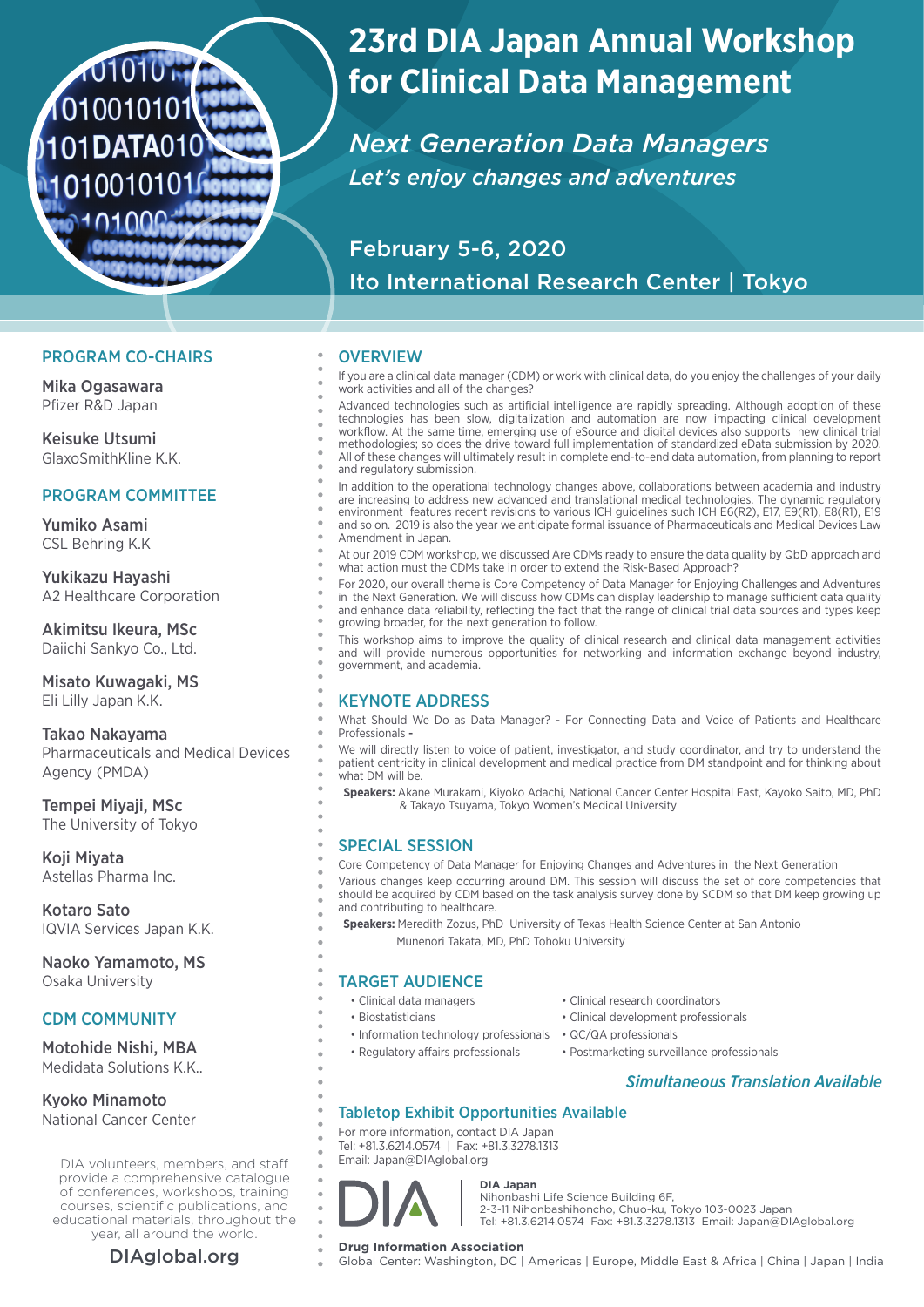#### **9:00-9:30 CDM CHATTING SESSION REGISTRATION**

#### **9:30-11:30 CDM CHATTING SESSION**

This session will be conducted in Japanese Language only.

## FACILITATORS

Yoshiko Abe Data Management Department, EPS Corporation

Shoko Akiyama Biomedical Data Science Department, GlaxoSmithKline K.K..

#### Yoko Hattori

Project Assistant Professor, Chiba University Hospital Clinical Research Center Akiko Kumagai

Manager, Clinical Development Dept. JAPAN TOBACCO INC..

#### Michiko Kuratani

Clinical Development Planning and Management, Mochida Pharmaceutical Co., Ltd.

Kyoko Minamoto National Cancer Center

#### Seigo Okuzono

Group Manager, Data Management 1, Novartis Pharma K.K..

## Shuhei Ohtawa

Clinical Information & Intelligence Dept., Chugai Pharmaceutical Co., Ltd Hitoshi Ozawa

National Cancer Center

Fumiharu Tanaka Clinical Reserch Dept., SHIONOGI & CO., LTD

Yuko Yamahara Cancer Institute Hospital of JFCR

#### <THEMES OF CDM CHATTING SESSION>

- RBA, QMS (Risk/issue, Central monitoring, Clinical Research RBA/RBM etc.) • e-Source
- DM skill, Career Pass, Future Image
- Real World Data(PMS, Data Base, RWD for Academia, Data Quality etc.)
- Others

#### **12:00-12:45 WORKSHOP REGISTRATION**

#### **12:45-12:50 WELCOME AND OPENING REMARKS**

Akio Uemura Director, DIA Japan

Mika Ogasawara Program co-Chairs/Manager, Biometrics & Data Management, Pfizer R&D Japan

#### **12:50-14:30 KEYNOTE ADDRESS**

## What Should We Do as Data Manager? - For Connecting Data and Voice of Patients and Healthcare Professionals -

#### SESSION CO-CHAIRS

Yukikazu Hayashi

Executive director, Datascience Division, A2 Healthcare Corporation

#### Kotaro Sato

Senior Data Team Lead, Data Sciences, IQVIA Services Japan K.K.

Draft ICH E8(R1) expects patient input into study design and patient centricity is being more expedited further in medical practice. However, Data Manager (DM) has few opportunities to contact study sites and works away from the medical front although directly handling patient/subject data. By listening to the voice of patient, investigator, and study coordinator, the audience will understand the medical front and revisit the meaning of data collection and the purpose for the brighter future.

#### Awareness through My Experience as a Clinical Trial Subject Akane Murakami

#### Role of Study Coordinator for Oncology Clinical Trial Data Kiyoko Adachi

Clinical Research Coordinator, National Cancer Center Hospital East

A Point of View From Spinal Muscular Atrophy Patients, the Parents and Study Coordinator

#### Takayo Tsuyama Tokyo Women's Medical University

From the Principal Investigator's Perspective-Focusing on Clinical Trials in Spinal Muscular Atrophy-Kayoko Saito, MD, PhD

Emeritus Professor, Tokyo Women's Medical University

**14:30-15:00 COFFEE BREAK/ INTRODUCTION OF EXHIBITORS**

#### **15:00-16:30 Session 1**

## Quality Management on Clinical Trials - Applications from Quality Management in Engeenieering and Medical Safety

SESSION CO-CHAIRS

Yumiko Asami

Senior manager, Biostatistics, CSL Behring

#### Koji Miyata

Manager, Data Science, Astellas Pharma Inc.

ICH GCP renovation requires drastic changes on quality management in clinical trials. Quality management methods have been introduced such as "(new) seven tools for QC", "statistical quality control" and "Total Quality Management" mainly in engineering fields. Collaboration between engineering and medical fields has actively started since around 2000 and several quality management methods have been established in medical safety area. In this session, we will discuss how to apply quality management in engineering and medical safety to clinical trials with actual examples.

#### The Fundamentals of Quality Management and Expectations and Challenges for Applications to Clinical **Trials**

Chisato Kajihara, PhD Faculty of Informatics, Shizuoka University

Process Improvement Through a Systematic Analysis on Medical Errors in a Hospital Masaaki Kaneko, PhD

School of Information and Telecommunication Engineering, Tokai University

Is It Difficult to Introduce Engineering Quality Management into Clinical Trials? Hideaki Ui, PhD

Department of Clinical Research Governance, The University of Tokyo Hospital

#### **16:30-18:00 Session 2**

## Big Picture of ICH Guidelines Revision that Data Manager should Know

#### SESSION CO-CHAIRS

Koji Miyata

Manager, Data Science, Astellas Pharma Inc.

#### Keisuke Utsumi

Head, Clinical Platforms & Sciences, GlaxoSmithKline K.K.

Implementation of E6(R2) to Japan is followed by E8(R1) and E6(R3) as "GCP Renovation". This session could be an opportunity to learn "GCP Renovation" and to understand the essential of E8(R1) and E9(R1) so that data managers can start learning increasing diversity of study types and data sources.

#### Two Big Changes GCP Renovation will Bring Us Osamu Komiyama

Senior Manager, Biometrics & Data Management, Pfizer R&D Japan

#### Goal of the Revision of ICH E8(R1) "General Considerations for Clinical Studies"

Mutsuhiro Ikuma, MD PhD Pharmaceuticals and Medical Devices Agency (PMDA)

#### Overview of ICH E9(R1) Hideki Suganami, Ph.D. Kowa Co., Ltd

## **18:00-19:30 NETWORKING RECEPTION**

Unless otherwise disclosed, DIA acknowledges that the statements made by speakers are their own opinion and not necessarily that of the organization they represent, or that the DIA.

Speakers and agenda are subject to change without notice.

Recording of any DIA tutorial/workshop/meeting information in any type of media, is prohibited without prior written consent from DIA.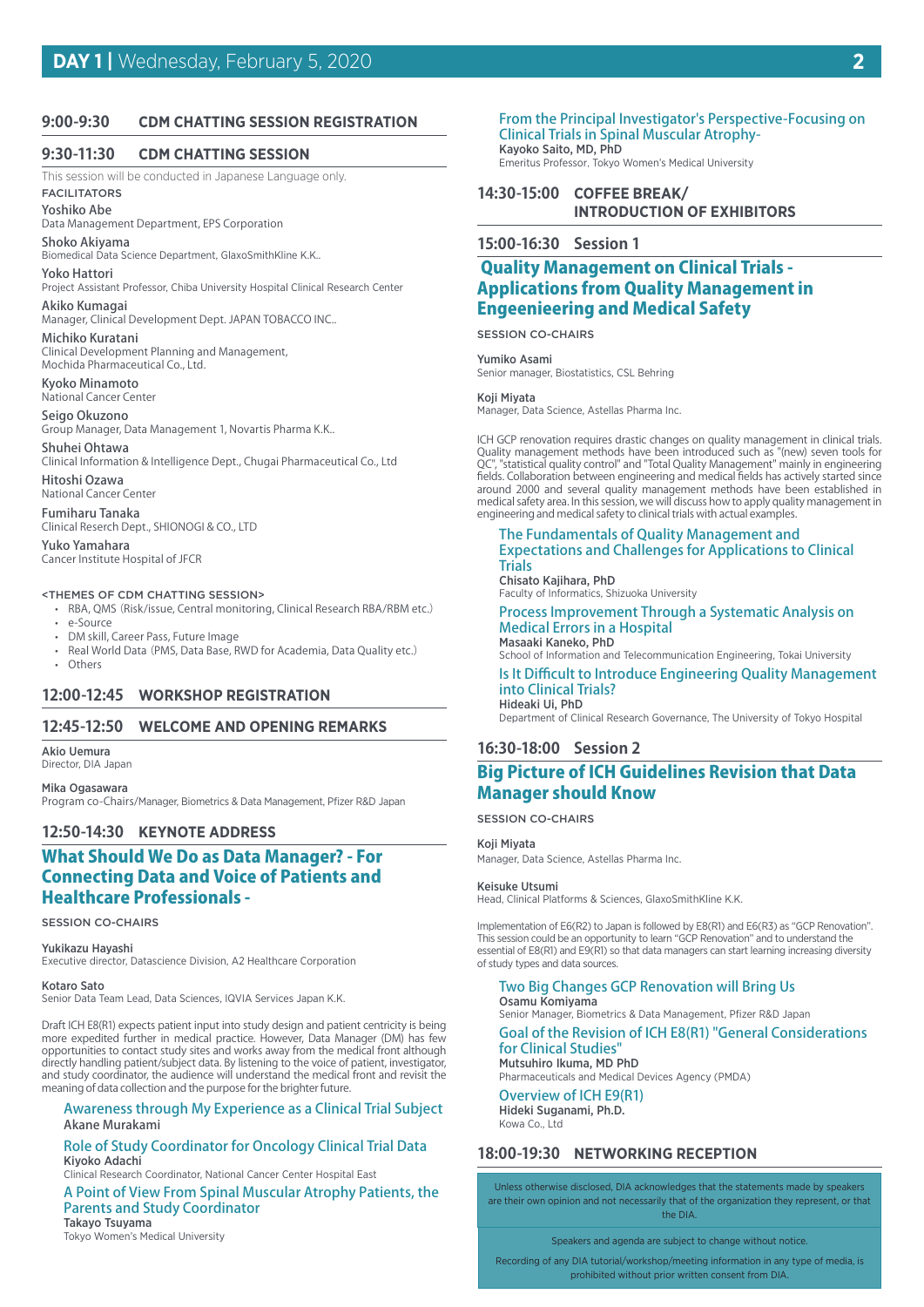#### **8:30-9:00 REGISTRATION**

#### **9:00-10:30 Special Session**

## Core Competency of Data Manager for Enjoying Changes and Adventures in the Next Generation

#### SESSION CO-CHAIRS

#### Tempei Miyaji, MSc

Graduate School of Medicine, The University of Tokyo

#### Mika Ogasawara

Manager, Biometrics & Data Management, Pfizer R&D Japan

Technological advancement of data collection and expansion of the data sources and types managed in clinical research lead the expansion of the scope of CDM tasks. However, the competency required to fulfill these tasks are not well defined by the CDM communities. This special session will discuss the set of core competencies that should be acquired by CDM based on the task analysis survey done by SCDM and AMED.

#### Clinical Data Management Competencies for 2020 and Beyond: Results from the SCDM Job Analysis Survey Meredith Zozus, PhD

Clinical Informatics Research Director, Population Health Sciences Dept. University of Texas Health Science Center at San Antonio

#### Analysis of Professional Competencies for the Clinical Data Management Profession in Japan -Questionnaire Surveys for Evaluating Functional Performance of Clinical Data **Managers-**Munenori Takata, MD, PhD

Clinical Research Data Center, Tohoku University Hospital

#### *Panel Discussion* All speakers and

Diego Gayon, MOM Associate Director, Clinical Data Management , Merck & Co Inc. Atsushi Horimoto Manager, Clinical Data Management & Technology, PRA Development Center KK

## **10:30-11:00 COFFEE BREAK/ INTRODUCTION OF EXHIBITORS介**

#### **11:00-12:30 Session 3**

## Data Quality Management by Risk-based approach

#### SESSION CO-CHAIRS

#### Misato Kuwagaki, MS

Consultant, Clinical Development Operation & Innovations, Eli Lilly Japan K.K.

#### Takao Nakayama

Principle Inspector, Pharmaceuticals and Medical Devices Agency (PMDA)

Revised J-GCP guidance was issued along with ICH E6 (R2) implementation and effective as of Jan 1st, 2020. One of the key component in this revision is quality management by risk-based approach, not just for Risk-based monitoring, it should be implemented by comprehensive approach in the trial/program level. Furthermore, Fit for purpose consent will be incorporated along with the upcoming GCP renovation. How our Data management work should be transformed to adjust this new guidance? This session will provide the opportunity to examine the actual actions in our practice through the use cases.

#### Introduction and Application of TransCelerate's RBM Assets Fumiharu Tanaka, MParm, RPh

Clinical Research Dept., Shionogi & Co., Ltd.

### Improving the Value of Queries in a RBQM World Lisa Ensign, MS, PhD

Senior Director of Statistics, Medidata

#### Quality Management Process for Statistical Analyses Using CDISC Standards and Risk-Based Approach Yumiko Asami

Senior manager, Biostatistics, CSL Behring

## **12:30-14:00 LUNCH BREAK/ INTRODUCTION OF EXHIBITORS**

#### 14:00-14:20 Report on CDM Community and Chatting  **Session**

#### **14:20-15:50 Session 4 (Education Session)**

## No Time Like Now! General Topics CDM Should Know

#### SESSION CO-CHAIRS

Akimitsu Ikeura, MSc Associate Director, Biostatistics & Data Management Department, Daiichi Sankyo Co., Ltd.

#### Kotaro Sato

Senior Data Team Lead, Data Sciences, IQVIA Services Japan K.K.

As the role and environment of clinical data managers change and technological innovation advances, this educational session provides basic information that is useful to know as clinical data managers and the latest topics inside and outside the pharmaceutical industry.

#### Activity Report on Clinical Research Initiative for Global Health (CRIGH) Project 6: Clinical Data Management Masanori Fukushima, MD, PhD

Director and Chairman, Translational Research Center For Medical Innovation, Foundation for Biomedical Research and Innovation at Kobe

#### Design Thinking in Clinical Data Management Hiroyuki Nishimoto, PhD

Specially Appointed Associate Professor, Kochi Medical School, Kochi University

#### What a Data Manager Needs to Know About Coding Yuu Jincho

Data Strategy and Governance Group, GlaxoSmithKline K.K.

#### **15:50-16:20 COFFEE BREAK**

## **16:20-17:50 Session 5**

## What We Should Consider Accelerating eSource Adoption in Clinical Research?

SESSION CO-CHAIRS

#### Naoko Yamamoto, MS Head of CDM, Data Coordinating Center, Osaka University Hospital

#### Misato Kuwagaki, MS

Consultant, Clinical Development Operation & Innovations, Eli Lilly Japan K.K.

The broad implementation of eSource in clinical research is our desired future state. Some use cases are starting to be shared with challenges driven by the diverse stakeholders, technical barrier and skillset to interpret the regulatory guidance reliably for eSource implementation met with regulatory requirements. This session will provide the opportunity to discuss what and how we should contribute the eSource adoption as Clinical Data Manager.

#### Challenges to More Efficient Pivotal Study by eSource Method

#### Junhei Matsuzawa, Msc, MBA The Research Foundation for Microbial Diseases of Osaka University

Challenges to More Efficient Pivotal Study by eSource

#### Method in Terms of CRO Makoto Takeda

A2 Healthcare Corporation

### Challenges to More Efficient Pivotal Study by eSource Method in Terms of SMO.

Sachiko Abe NEUES Co., Ltd.

#### Comparison of Approach for Using EHR Data in Clinical Studies (Tentative)

Amy (Nordo) Cramer, MMCi, RN, CPHQ Global Product Development Strategic Partnerships, Pfizer Inc.

#### Points to Consider on Reliability of eSource Data

Hideo Chubachi Pharmaceuticals and Medical Devices Agency (PMDA)

#### **17:50-17:55 CLOSING REMARKS**

Keisuke Utsumi Program co-Chairs/Head, Clinical Platforms & Sciences, GlaxoSmithKline K.K.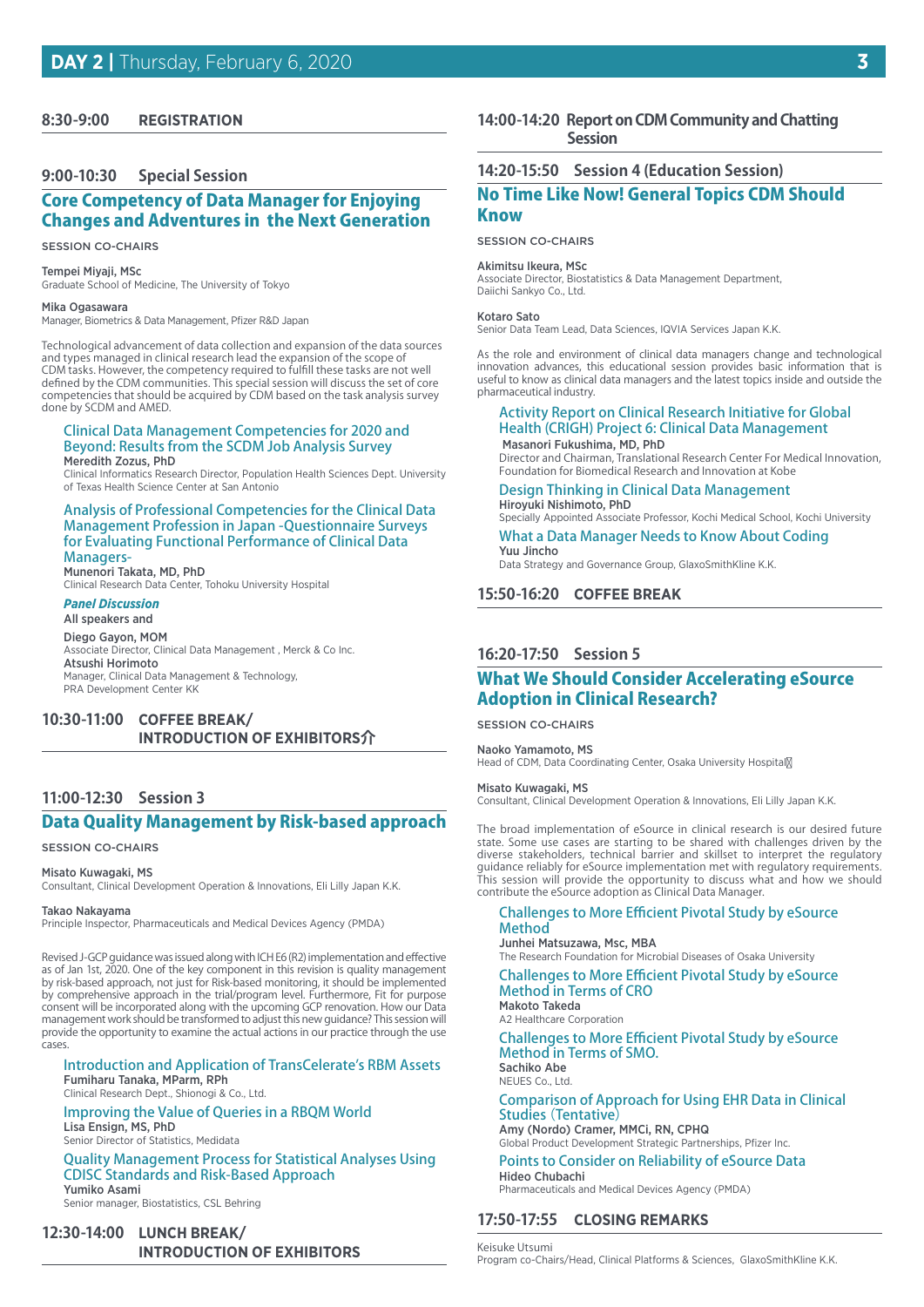## **REGISTRATION FORM: Register online or forward to DIA Japan, Nihonbashi Life Science Building 6F, 2-3-11 Nihonbashihoncho, Chuo-ku, Tokyo 103-0023 Japan Email: Japan@DIAglobal.org • Fax +81.3.3278.1313**

#### **23rd DIA Annual Workshop for Clinical Data Management**

**Event #20301 • February 5-6, 2020** | Ito International Research Center, 7-3-1 Hongo, Bunkyo-ku, Tokyo 113-0033 Japan

#### DIA will send participants a confirmation letter within 10 business days after receipt of their registration.

**Registration Fees:** If DIA cannot verify your membership, you will be charged the nonmember fee. Registration fee includes refreshment breaks and reception (if applicable), and will be accepted by mail, fax, or online.

#### Join DIA now to save on future meetings and to enjoy the benefits of membership for a full year: https://**www.DIAGlobal.org/Membership**

 $\Box$  I DO want to be a DIA member

**Q** I DO NOT want to be a DIA member

|                           |                               |                                           |   | Fees incl. 10%<br><b>Consumption Tax</b> |
|---------------------------|-------------------------------|-------------------------------------------|---|------------------------------------------|
|                           |                               | Early Bird (until January 22, 2020)       | ⊔ | ¥46,200                                  |
|                           | <b>Industry</b>               | After January 23, 2020                    | □ | ¥52,800                                  |
| <b>MEMBER</b>             | Government,                   | Early Bird (until January 22, 2020)       | ❏ | ¥24,750                                  |
|                           | <b>Non Profit</b>             | After January 23 2020                     | ❏ | ¥27,500                                  |
|                           | Academia,<br><b>Medicals:</b> | Early Bird (until January 22 2020)        | ❏ | ¥18,700                                  |
|                           |                               | After January 23, 2020                    | ❏ | ¥20,900                                  |
|                           | <b>Industry</b>               |                                           | ❏ | ¥72.050                                  |
| NON-<br><b>MEMBER</b>     | <b>Government, Non Profit</b> |                                           |   | ¥46,750                                  |
|                           | <b>Academia, Medicals</b>     |                                           |   | ¥34,100                                  |
|                           | <b>Membership</b>             |                                           |   | ¥19,250                                  |
| <b>MEMBER-</b><br>SHIPS** | 2-Year Membership             |                                           |   | ¥34,650                                  |
|                           |                               | Academia Membership (Academia, Medicals)* | □ | ¥13,200                                  |

*Early Bird Deadline: January 15, 2020*

*\* To register for Academia Membership, please send this form to DIA Japan office by fax or e-mail.*

#### **PLEASE CHECK THE APPLICABLE CATEGORY:**

 $\Box$  Academia  $\Box$  Government  $\Box$  Industry  $\Box$  Medicals

- $\Box$  CSO (Contract research/service organization)
- $\Box$  Student (Call for registration information)

| Last Name                                                  |            |            |                                  |
|------------------------------------------------------------|------------|------------|----------------------------------|
|                                                            |            |            |                                  |
| First Name                                                 |            |            | M.I.                             |
|                                                            |            |            |                                  |
| Degrees                                                    |            |            | $\Box$ Dr. $\Box$ Mr. $\Box$ Ms. |
|                                                            |            |            |                                  |
| Job Title                                                  |            |            |                                  |
|                                                            |            |            |                                  |
| Company                                                    |            |            |                                  |
|                                                            |            |            |                                  |
| Address (As required for postal delivery to your location) |            |            |                                  |
|                                                            |            |            |                                  |
| City                                                       | State      | Zip/Postal | Country                          |
|                                                            |            |            |                                  |
| Email Required for confirmation                            |            |            |                                  |
|                                                            |            |            |                                  |
| Phone Number Required                                      | Fax Number |            |                                  |

#### **TRAVEL AND HOTEL**

Hotel Metropolitan Edmont is one of the hotels which has good access to the venue. To make a reservation, please contact the Hotel directly.

Address: 3-10-8 Iidabashi, Chiyoda-ku, Tokyo 102-8130, Japan Telephone: +81.3.3237.1111 Email: front@edmont.co.jp URL: http://www.edmont.jp/en

### **DIA Terms and Conditions**

## **CANCELLATION POLICY: On or before January 30, 2020**

Administrative fee that will be withheld from refund amount: Member or Nonmember = ¥20,000

Government/Academia/Nonprofit (Member or Nonmember) = ¥10,000 Cancellations must be in writing and be received by the cancellation date above. Registrants who do not cancel by that date and do not attend will be responsible for the full registration fee paid.

Registrants are responsible for cancelling their own hotel and airline reservations. You may transfer your registration to a colleague at any time but **membership is not transferable**. Please notify DIA of any such substitutions as soon as possible. Substitute registrants will be responsible for nonmember fee, if applicable.

DIA does NOT allow registrants to pass name badges to others. DIA may ask attendees to show identifications, if necessary.

DIA reserves the right to alter the venue, if necessary. If an event is cancelled, DIA is not responsible for any airfare, hotel or other costs incurred by registrants.

#### **EVENT STREAM AND RECORDING**

If you attend a DIA event, we make video and audio recordings of events (both face to face and online) that may include your participation in the event, including your image, questions and comments. To view our full photography and video recording policy, click **here**. (https://www.DIAglobal.org/general/photography-policy)

#### **PRIVACY STATEMENT**

DIA respects the privacy of all of its members and customers. To view our privacy policy, click **here**. (https://www.DIAglobal.org/about-us/privacy-policy) You agree that your personal data will be transferred to DIA in the US.

The personal information provided when you register for an event will be used to contact you with information about upcoming events, programs, products and services of DIA. In addition, your name and organization name will be listed in the Attendee List which will be distributed on site to the participants of an event for which you have registered. By submitting this information with a registration you are regarded as having agreed to this handling of information, but if you do not agree, please contact DIA Japan.

By signing below I confirm that I agree with DIA's Terms and Conditions of booking. These are available from the office or online by clicking **here**. (https://www.diaglobal.org/General/Terms-and-Conditions?productIDs=8363216)

Signature Date

#### **PAYMENT OPTIONS**

Register online at https://www.DIAglobal.org or check payment method.

#### q BANK TRANSFER:

You will receive an invoice with bank information detail by Email after registration completion.

*All local and overseas charges incurred for the bank transfer must be borne by payer.*

#### **Q CREDIT CARD** (VISA, MasterCard or JCB only):

#### □ VISA □ MasterCard □ JCB

Card No.

Exp. (mm/yy)

#### Cardholder Name

#### CONTACT INFORMATION

Contact the DIA Japan office in Tokyo for further information.



Tel: +81.3.6214.0574 | Fax: +81.3.3278.1313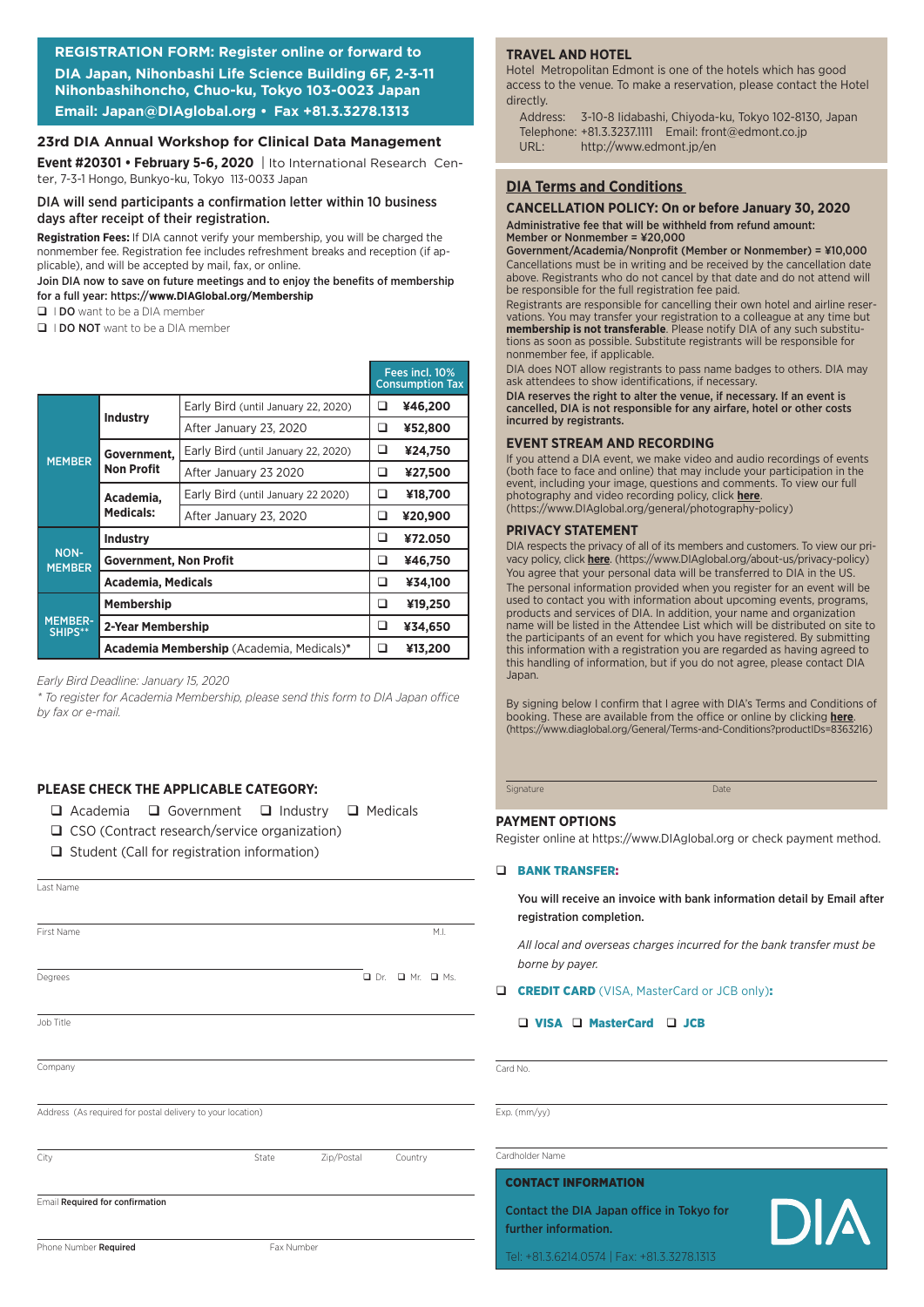#### **REGISTRATION FORM YOUNG PROFESSIONAL**

To register please complete the registration form below and fax to +81-3-3218-1313 or email Japan@DIAglobal.org. NO ONLINE REGISTRATION AVAILABLE.

#### **23rd DIA Clinical Data Management Workshop**

**Event #20301 • February 5-6, 2020** | Ito International Research Center, 7-3-1 Hongo, Bunkyo-ku, Tokyo 113-0033 Japan

DIA will send participants a confirmation mail within 10 business days after receipt of their registration.

**Registration Fees**  If DIA cannot verify your membership, you will be charged the nonmember fee. Registration fee includes refreshment breaks and reception (if applicable), and will be accepted by mail, fax, or online.

#### Join DIA now to save on future meetings and to enjoy the benefits of membership for a full year: **www.DIAglobal.org/Membership**

**D IDO** want to be a DIA member

#### **ELIGIBILITY FOR YOUNG PROFESSIONALS RATE**

Professionals working in health product development, regulation and related fields, **under the age of 35**.

| <b>YOUNG PROFESSIONALS REGISTRATION FEE</b> |                 |                                 |  | <b>10% TAX</b><br><b>INCLUDED</b> |  |
|---------------------------------------------|-----------------|---------------------------------|--|-----------------------------------|--|
| <b>MEMBER</b>                               |                 | Early-bird (till Jan. 22, 2020) |  | ¥36.960                           |  |
|                                             | <b>Industry</b> | On and after Jan. 23, 2020      |  | ¥42.240                           |  |
| <b>NON-MEMBER</b>                           | Industry        |                                 |  | ¥57.640                           |  |

Date of Birth (mm/dd/yyyy) **Required**

*\* Please note that we may ask you to show your Identification at a venue.*

| <b>MEMBERSHIP</b> | <b>10% TAX</b><br>INCLUDED** |          |
|-------------------|------------------------------|----------|
| Membership        |                              | ¥19,250□ |
| 2-Year Membership |                              | ¥34,650□ |

**Please compleate the form below in block capital letters:**

| Last Name                                                  |            |            |                 |            |
|------------------------------------------------------------|------------|------------|-----------------|------------|
|                                                            |            |            |                 |            |
|                                                            |            |            |                 |            |
| First Name                                                 |            |            | M.I.            |            |
|                                                            |            |            |                 |            |
| Department                                                 |            |            | $D$ Dr. $D$ Mr. | $\Box$ Ms. |
|                                                            |            |            |                 |            |
| Job Title                                                  |            |            |                 |            |
|                                                            |            |            |                 |            |
| Company                                                    |            |            |                 |            |
|                                                            |            |            |                 |            |
| Address (As required for postal delivery to your location) |            |            |                 |            |
|                                                            |            |            |                 |            |
| City                                                       | State      | Zip/Postal | Country         |            |
|                                                            |            |            |                 |            |
| email Required for confirmation                            |            |            |                 |            |
|                                                            |            |            |                 |            |
| Phone Number Required                                      | Fax Number |            |                 |            |
|                                                            |            |            |                 |            |

#### **TRAVEL AND HOTEL**

Hotel Metrppolitan Edmont is one of the hotels which has good access to the venue. To make a reservation, please contact the Hotel directly.

Address: 3-10-8 Iidabashi, Chiyoda-ku, Tokyo 102-8130, Japan Telephone: +81.3.3237.1111 Email: front@edmont.co.jp URL: http://www.edmont.jp/en

#### **DIA Terms and Conditions**

#### **CANCELLATION POLICY: On or before January 30, 2020** Administrative fee that will be withheld from refund amount: Member or Nonmember = ¥20,000

Government/Academia/Nonprofit (Member or Nonmember) = ¥10,000 Cancellations must be in writing and be received by the cancellation date above. Registrants who do not cancel by that date and do not attend will be responsible for the full registration fee paid.

Registrants are responsible for cancelling their own hotel and airline reservations. You may transfer your registration to a colleague at any time but **membership is not transferable**. Please notify DIA of any such substitutions as soon as possible. Substitute registrants will be responsible for nonmember fee, if applicable.

DIA does NOT allow registrants to pass name badges to others. DIA may ask attendees to show identifications, if necessary.

DIA reserves the right to alter the venue, if necessary. If an event is cancelled, DIA is not responsible for any airfare, hotel or other costs incurred by registrants.

#### **EVENT STREAM AND RECORDING**

If you attend a DIA event, we make video and audio recordings of events (both face to face and online) that may include your participation in the event, including your image, questions and comments. To view our full photography and video recording policy, click **here**. (https://www.DIAglobal.org/general/photography-policy)

#### **PRIVACY STATEMENT**

DIA respects the privacy of all of its members and customers. To view our privacy policy, click **here**. (https://www.DIAglobal.org/about-us/privacy-policy) You agree that your personal data will be transferred to DIA in the US. The personal information provided when you register for an event will be used to contact you with information about upcoming events, programs, products and services of DIA. In addition, your name and organization name will be listed in the Attendee List which will be distributed on site to the participants of an event for which you have registered. By submitting this information with a registration you are regarded as having agreed to this handling of information, but if you do not agree, please contact DIA Japan.

By signing below I confirm that I agree with DIA's Terms and Conditions of booking. These are available from the office or online by clicking **here**. (https://www.diaglobal.org/General/Terms-and-Conditions?productIDs=7240118)

Signature Date

#### PAYMENT OPTIONS

Please check payment method.

#### D BANK TRANSFER:

You will recieve an invoce with bank information detail by email after registration completion.

*All local and overseas charges incurred for the bank transfer must be borne by payer.*

#### Q CREDIT CARD (VISA, MASTERCARD OR JCB ONLY)

 $\Box$  VISA  $\Box$  MC  $\Box$  JCB  $Exp.(mm/yy)$ 

Card No.

Cardholder Name

Signature

CONTACT INFORMATION Contact the DIA Japan office in Tokyo for further information. tel: +81.3.6214.0574 | fax: +81.3.3278.1313 email: Japan@DIAglobal.org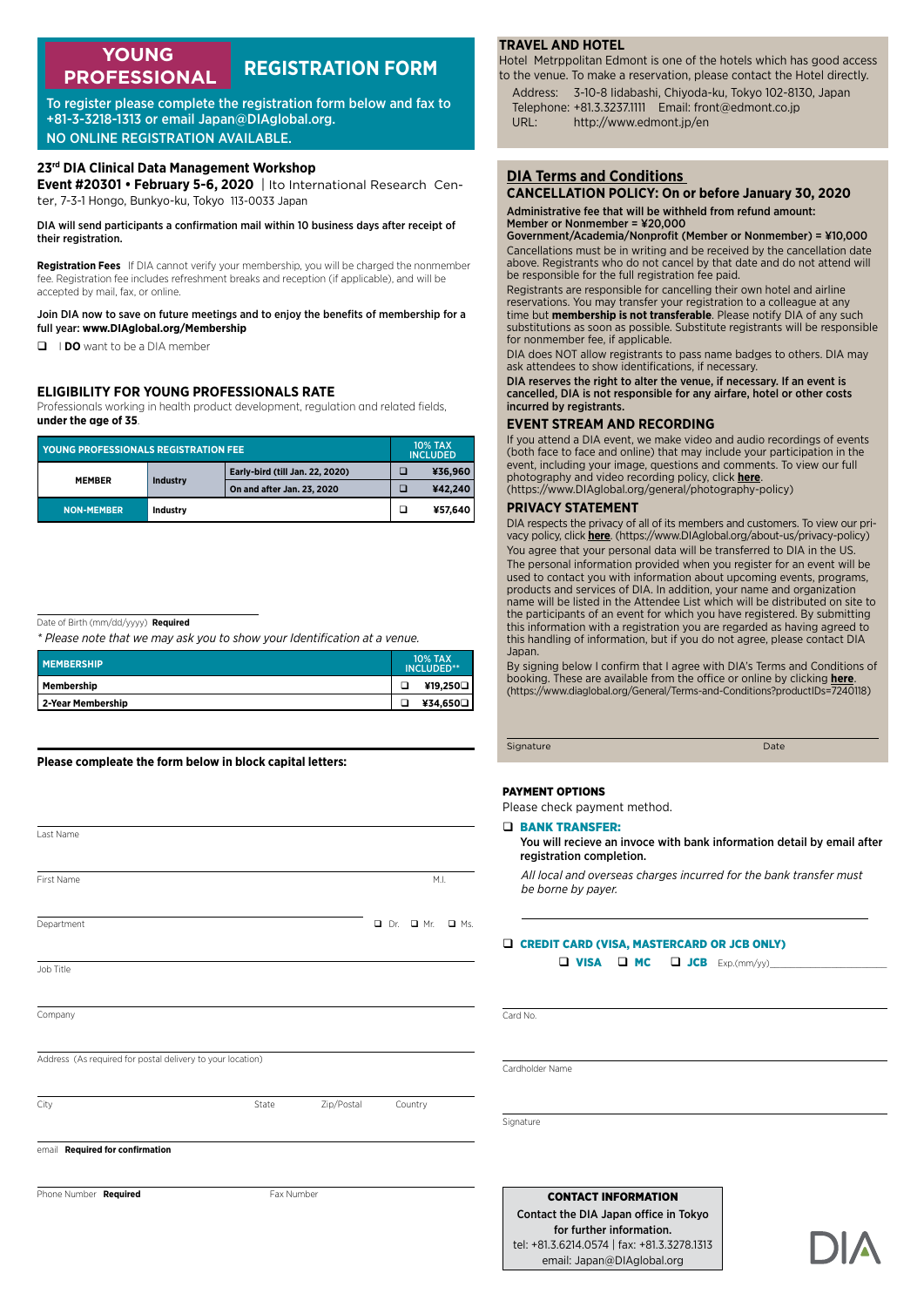# 101010 M 1010010101 101DATA010 10100101010

# **第23回DIAクリニカル データ マネジメント・ワークショップ**

**次代に羽ばたくデータマネージャー - 変化を楽しみ、冒険に挑もう -**

2020年2月5日 (水) - 6日 (木) 東京大学伊藤国際学術センター

## **プログラム委員長**

ファイザーR&D合同会社 小笠原 美香

グラクソ・スミスクライン株式会社 内海 啓介

## **プログラム委員**

CSLベーリング株式会社 浅見 由美子

エイツーヘルスケア株式会社 林 行和

第一三共株式会社 池浦 秋実

日本イーライ・リリー株式会社 桑垣 美里

独立行政法人 医薬品医療機器総合機構 中山 貴夫

東京大学大学院医学系研究科 宮路 天平

アステラス製薬株式会社 宮田 幸治

IQVIAサービシーズ ジャパン株式会社 佐藤 光太郎

大阪大学医学部附属病院 山本 尚子

## **CDM コミュニティー**

メディデータ・ソリューションズ株式会社 西 基秀

国立がん研究センター

源 京子

DIA volunteers, members, and staff provide a comprehensive catalogue of conferences, workshops, training courses, scientific publications, and educational materials, throughout the year, all around the world.

### 概要

クリニカルデータに係る皆さん、日常業務や変化する環境に対して、チャレンジを楽しめていますか? AIをはじめIT技術は加速度的に進化しており、対応が遅れているといわれる臨床開発の分野でも臨床 開発業務のデジタル化・自動化が確実に進んでいます。また、eSourceやデジタルデバイスはリモート トライアルやデータベース活用といった新しい臨床開発のあり方にもつながっています。

一方、2020年4月にはいよいよ申請時電子データ提出の完全導入となりますが、この制度は日本におけ る臨床試験データの業界標準化の大きな推進力となりました。今後は、試験計画から総括報告書・承 認申請までEnd-to-endのデータオートメーションにつながることでしょう。

また 技術的な側面だけでなく、再 生 医 療 な ど 先 端 技 術 の応 用が進むことで、アカデミアと企業と のコラボレーションも広がっています。規制面では、ICH E6(R2)、E17、E9(R1)、E8(R1)、E19など各種ガイ ドラインや薬機法の改訂もあります。

このような変化のなかで、2019年の本ワークショップではクリニカルデータマネージャーはQuality by Designの考え方でデータの質を保証する準備はできているか? Risk Based Approach を臨床開発か ら市販後まで広げるために何をすべきか?議論しました。

今回は「次代にはばたくデータマネジャーに求められるコアコンピテンシー」という総合テーマを掲 げ、多様化する臨床試験・研究デザインやデータソースに対して、臨床データの質や信頼性を担保すべ く、データマネージャーが次代に向けていかにリーダシップを発揮すべきかを考えて いきます。

本ワークショップは、臨床研究の質およびクリニカルデータマネジメント活動の向上を目的としていま す。また産 官学を超えた人脈作りと情報交換の機会を提供していきます。

## 基調講演

「DMは何ができるか? - データと患者さん・医療機関の声をつなぐために -」 患者さん、治験医師、治験コーディネータの方から直接お話を伺い、患者さん中心の臨床開発・医療と は何か?DMが理解し、目指す姿を考える機会としていただきたい。

**スピーカー:**村上 茜様 東京女子医科大学 斎藤加代子先生・津山多賀代先生 国立がん研究センター 東病院 安達聖子先生

## 特別セッション

「次代にはばたくデータマネジャーに求められるコアコンピテンシー」 DMを取り巻く環境が変化している中、タスク分析調査の結果に基づいてCDMが取得すべき一連のコ アコンピテンシーについて議論し、成長し、貢献し続けられるDM像を探ります。

**スピーカー:**University of Texas Health Science Center at San Antonio Meredith Zozus先生 東北大学病院 髙田宗典先生

## 参加対象者

- 
- 生物統計ご担当者 ・ 臨床開発ご担当者
- 
- 薬事ご担当者 ・ 市販後担当者
- クリニカルデータマネージャー ・ クリニカルリサーチコーディネーター
	-
- ITご担当者 インディー マイクリック トランド・トラック しょうしょう
	-

## 日本語・英語間の同時通訳あり

## 卓上展示申し込み受付中

詳細については、ディー・アイ・エー ジャパンまでお問い合わせください。 〒103-0023 東京都中央区日本橋本町2-3-11 日本橋ライフサイエンスビルディング6F Tel: 03-6214-0574 Fax: 03-3278-1313 E-mail: Japan@DIAglobal.org



## **DIA Japan**

Nihonbashi Life Science Building 6F, 2-3-11 Nihonbashihoncho, Chuo-ku, Tokyo 103-0023 Japan Tel: +81.3.6214.0574 Fax: +81.3.3278.1313 Email: Japan@DIAglobal.org

**DIAglobal.org Drug Information Association**<br>
Global Center: Washington, DC | Americas | Europe, Middle East & Africa | China | Japan | India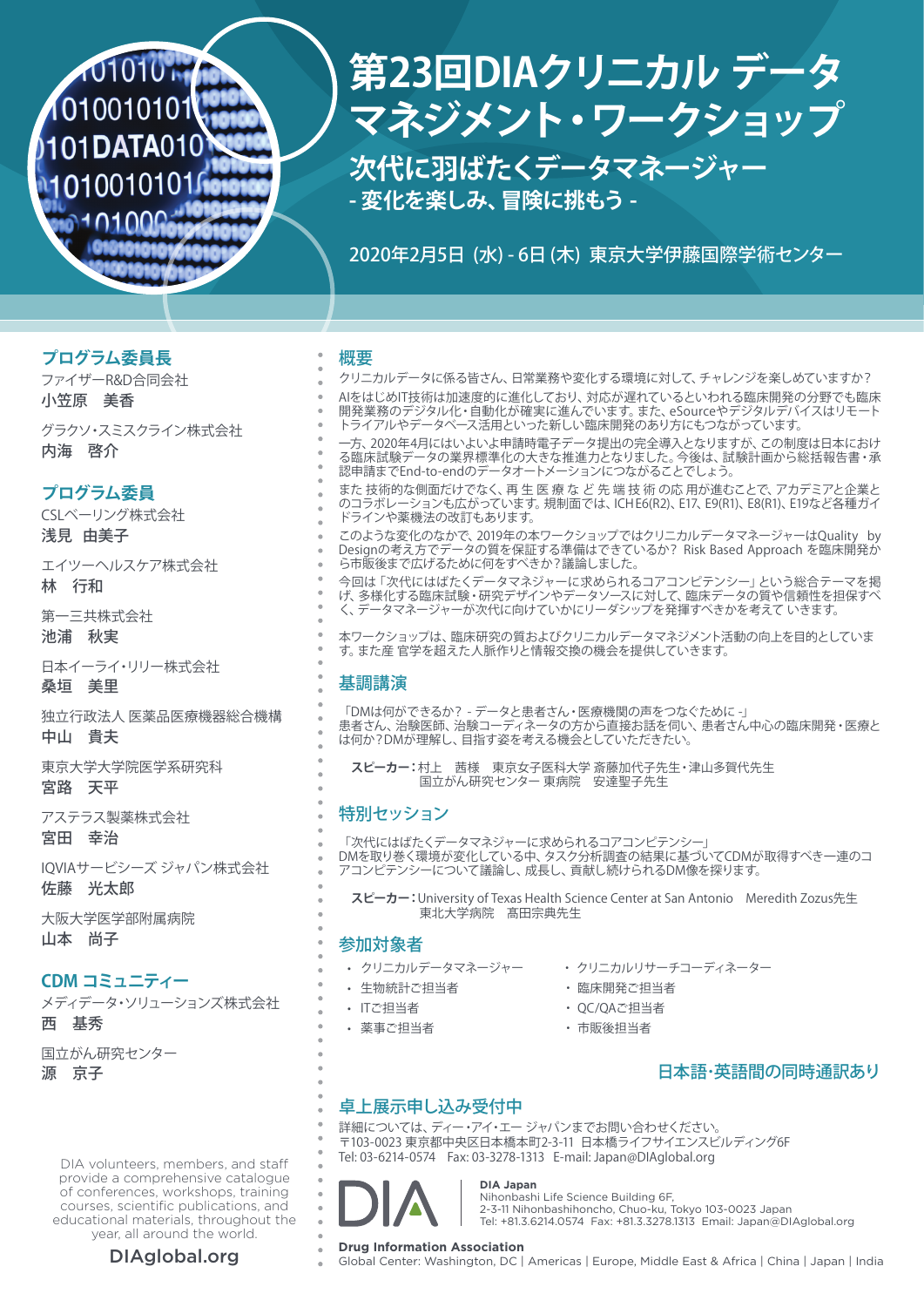## **1日目 | 2020年2月5日(水)**

## **9:00-9:30 CDMチャッティングセッション受付**

#### **9:30-11:30 CDMチャッティングセッション**

本セッションは日本語のみで行います。

ファシリテーター イーピーエス株式会社 阿部 淑子 グラクソ・スミスクライン株式会社 秋山 翔子 千葉大学 服部 洋子 日本たばこ産業株式会社 熊谷 亜貴子 持田製薬株式会社 倉谷 通子 国立がん研究センター 源 京子 ノバルティスファーマ株式会社 奥薗 正剛 中外製薬株式会社 大多和 修平 国立がん研究センター 小沢 仁 塩野義製薬株式会社 田中 史晴 がん研究会 有明病院

#### 山原 有子

チャッティングセッション ディスカッションテーマ

- RBA, QMS(Risk/issueの特定や対応, Central monitoring, 臨床研究のRBA/RBM など)
- e-Source(データの信頼性保証、導入経験と課題、展望など)
- DMスキル、キャリアパス、将来像
- Real World Data(PMS, Data Base 研究, AcademiaにおけるRWD, データの質 など) • その他

## **12:00-12:45 ワークショップ受付**

#### **12:45-12:50 開会の挨拶**

一般社団法人 ディー・アイ・エー・ジャパン 植村 昭夫 プログラム委員長/ファイザーR&D合同会社 小笠原 美香

#### **12:50-14:30 基調講演**

DMは何ができるか? - データと患者さん・医療機関の 声をつなぐために -

#### 座長

エイツーヘルスケア株式会社 林 行和 IQVIAサービシーズ ジャパン株式会社

#### 佐藤 光太郎

ICH E8(R1案)では患者さんの意見を試験デザインに反映することが求められ、患者さん中 心の医療がますます促進されつつある。一方で、データマネージャー(DM)は被験者デー タを直接扱っているにも関わらず、医療機関と接する機会は少なく医療現場との距離が 遠い。基調講演では、患者さんや医師・治験コーディネータの生の声を聞き、医療現場を 理解することで、我々が扱っているデータの重さや業務の目的を再認識し、よりよいDM を目指す機会としたい。

## 被験者経験から感じたこと、伝えたいこと

村上 茜

臨床試験データとCRCの役割-抗がん剤領域を中心に-国立がん研究センター 東病院 安達 聖子

脊髄性筋萎縮症の患者さん、保護者、治験コーディネータの立 場から

東京女子医科大学 津山 多賀代

治験責任医師立場から -脊髄性筋萎縮症の治験を中心に-東京女子医科大学 齋藤 加代子

## **14:30-15:00 コーヒーブレーク/展示ブース紹介**

#### **15:00-16:30 セッション1**

## 臨床試験における品質マネジメント―医療安全や工学 の品質マネジメントからの応用

座長

CSLベーリング株式会社 浅見 由美子

アステラス製薬株式会社 宮田 幸治

ICH GCP刷新等により臨床試験の品質マネジメントのあるべき姿が変化している。他業界 へ目を向けると、工業界では「QC(新)七つ道具」「統計的方法」等が生まれ、「TQM」( 全社的品質管理)へと発展していった。約20年前には工業界の品質マネジメントの医療 安全への応用が始まり、現在では医療安全における各種手法が確立している。本セッシ ョンでは、医療安全や工学の品質マネジメントの臨床試験への応用について、臨床試験 における具体例も挙げて議論する。

品質マネジメントの基本と臨床試験への適用における期待と 課題

静岡大学 梶原 千里

病院における不具合事例の体系的分析に基づくプロセス改善 東海大学

金子 雅明

工学的品質マネジメントの導入は難しいのか? 東京大学医学部附属病院 宇井 英明

## **16:30-18:00 セッション2**

## データマネージャーが知るべきICHガイドライン改定の 全体像

座長

アステラス製薬株式会社 宮田 幸治 グラクソ・スミスクライン株式会社

## 内海 啓介

E6(R2)の国内実装に続き、"GCP Renovation"として、更にE8とE6の改定が予定されて る。本セッションでは、"GCP Renovation"について、最新の情報を交えて体系的に学ぶと 共に、E8(R1)やE9 (R1)のボイントを理解し、より広い視野を持って、多様化が進む臨床試 験デザインやデータソースについて学ぶきっかけとしたい。

## GCP刷新がもらたす2つの大きな変化

ファイザーR&D合同会社 小宮山 靖 ICH E8(R1) 「臨床試験の一般指針」改訂の目指すもの 独立行政法人 医薬品医療機器総合機構 伊熊 睦博 ICH E9(R1)の概要 興和株式会社 菅波 秀規

#### **18:00-19:30 情報交換会**

DIAのプログラム にて発表される内容は発表者本人の見解であり、 所属する組織あるいはDIAのものとは限りません。

プログラム及び講演者は予告なく変更される場合があります。

書面による事前の合意なく、DIAのプログラムの情報を録音もしくは撮影 することは、いかなる形態であっても禁止されています。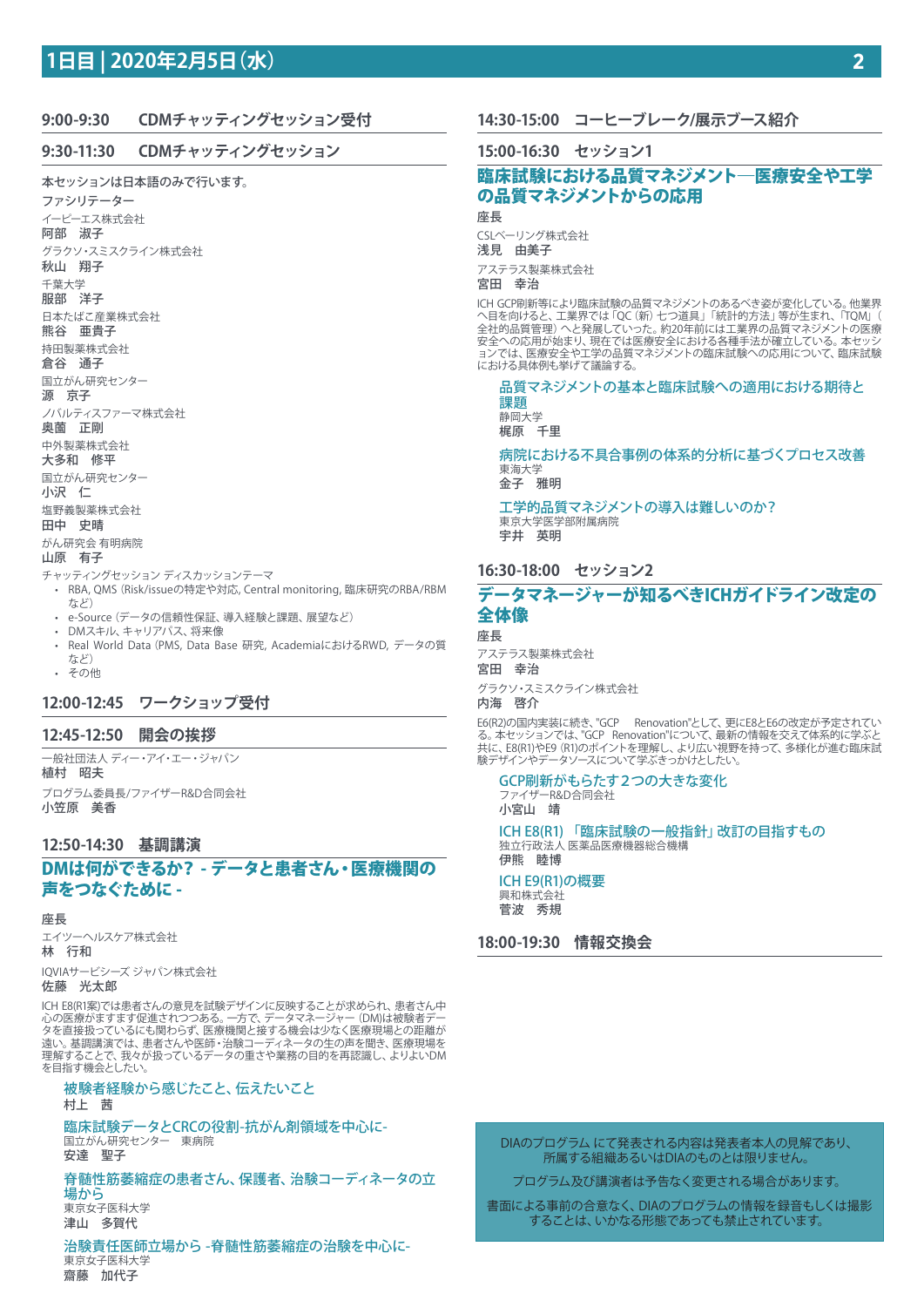**8:30-9:00 受付**

#### **9:00-10:30 スペシャルセッション**

## 次代にはばたくデータマネジャーに求められるコアコン

ピテンシー 東京大学大学院

宮路 天平

ファイザーR&D合同会社

#### 小笠原 美香

データ収集の技術的方法論的進歩や、治験・臨床研究で取り扱うデータソースと種類 の拡大により、データマネジャーが担うタスクも拡大している。一方で、拡大するタスク を実行するために必要なコンピテンシーについては十分に定義されていない。この特 別セッションでは、Society for Clinical Data Management (SCDM)とAMED事業によ り実施されたタスク分析調査に基づいて、CDMが取得すべき一連のコアコンピテンシ - 、。。。。。。。。。。。。。<br>- について議論する。

#### Clinical Data Management Competencies for 2020 and Beyond: Results from the SCDM Job Analysis Survey

University of Texas Health Science Center at San Antonio Meredith Zozus

#### データマネジャーが羽ばたくために必要な"翼"は何か?-国内で のアンケート調査から-東北大学病院

髙田 宗典

#### パネルディスカッション

本セッションの講演者、並びに Merck & Co Inc. Diego Gayon PRA開発センター株式会社 堀本 篤史

**10:30-11:00 コーヒーブレーク/展示ブース紹介**

## **11:00-12:30 セッション3**

## リスクに基づくデータ品質マネジメントとは

座長 日本イーライリリー株式会社 桑垣 美里 独立行政法人医薬品医療機器総合機構

中山 貴夫

GCPガイダンスの改定が発出され、ICH E6 (R2)の国内実装が2020年1月1日より本格的 に開始される。リスクに基づく品質マネジメントはモニタリング活動だけの取り組みで はなく、試験、プログラムレベルで統合的に、リスクに応じた品質管理・保証方法を考 える必要がある。また、試験特有の目的によるFit for purposeの考え方の導入もGCP renovationを見据え議論の活発化が予想される。データマネージャーの業務、また役 割はどのように変革しうるのか。先行して導入した事例やその学びを通して今後の具体 的な姿を描くための議論をしたい。

#### TransCelerateのRBM Assetsの紹介とその活用事例 塩野義製薬株式会社 田中 史晴

Improving the Value of Queries in a RBQM World Medidata Solutions Lisa Ensign

Quality Management Process for Statistical Analyses Using CDISC Standards and Risk-Based Approach CSL ベーリング株式会社 浅見 由美子

**12:30-14:00 ランチブレーク/展示ブース紹介**

**14:00-14:20 コミュニティ活動、チャッティング報告**

## **14:20-15:50 セッション4(教育セッション)**

## いま!データマネージャーが知っておきたいこと

座長

第一三共株式会社

池浦 秋実

IQVIAサービシーズ ジャパン株式会社 佐藤 光太郎

クリニカルデータマネージャの役割や周辺環境が変化し、技術革新が進む中、本教育セ ッションではクリニカルデータマネージャとして知っておくと役に立つ基礎的な内容や、 医薬品産業内外の最新の話題を提供します。

CRIGH Project 6: Clinical Data Managementの活動報告 (公財)神戸医療産業都市推進機構 医療イノベーション推進センタ 福島 雅典

臨床データマネジメントにおけるデザイン思考 高知大学医学部附属病院 西本 博之

データマネージャーがコーディングについて知っておくべきこと グラクソ・スミスクライン株式会社 神長 裕

**15:50-16:20 コーヒーブレーク**

#### **16:20-17:50 セッション5**

## eSource活用をより実務へ適応させるためにCDMが検 討すべきこととは?

座長 大阪大学医学部附属病院 山本 尚子 日本イーライリリー株式会社

桑垣 美里

近年注目され導入検討が進んでいる臨床開発/臨床研究におけるeSourceの活用だ が、巻き込むべきステークホルダーやmodalityの多様さ、技術的な側面、また必要な スキルセット等、課題も徐々に明らかになっている。本セッションでは導入事例を通し て、特にデータ品質の保証・管理に対して具体的な検討課題の整理や解釈、実務への 適用方法ついて議論する。

eSource (DDC+ePRO)を用いたPivotal試験効率化への挑戦 ー般財団法人阪大微生物病研究会 松澤 純平

eSource (DDC+ePRO)を用いたPivotal試験効率化への挑戦 - CROとして -

エイツーヘルスケア株式会社 竹田 眞

eSource (DDC+ePRO)を用いたPivotal試験効率化への挑戦 - SMOとして -

ノイエス株式会社 安邊 祥子

Comparison of Approach for Using EHR Data in Clinical Studies(仮題) Pfizer Inc.

Amy (Nordo) Cramer

#### ePRO/COAデータのデータ信頼性保証に対する考え方・留意事 項等

独立行政法人医薬品医療機器総合機構 仲鉢 英夫

#### **17:50-17:55 閉会の挨拶**

プログラム委員長/グラクソ・スミスクライン株式会社 内海 啓介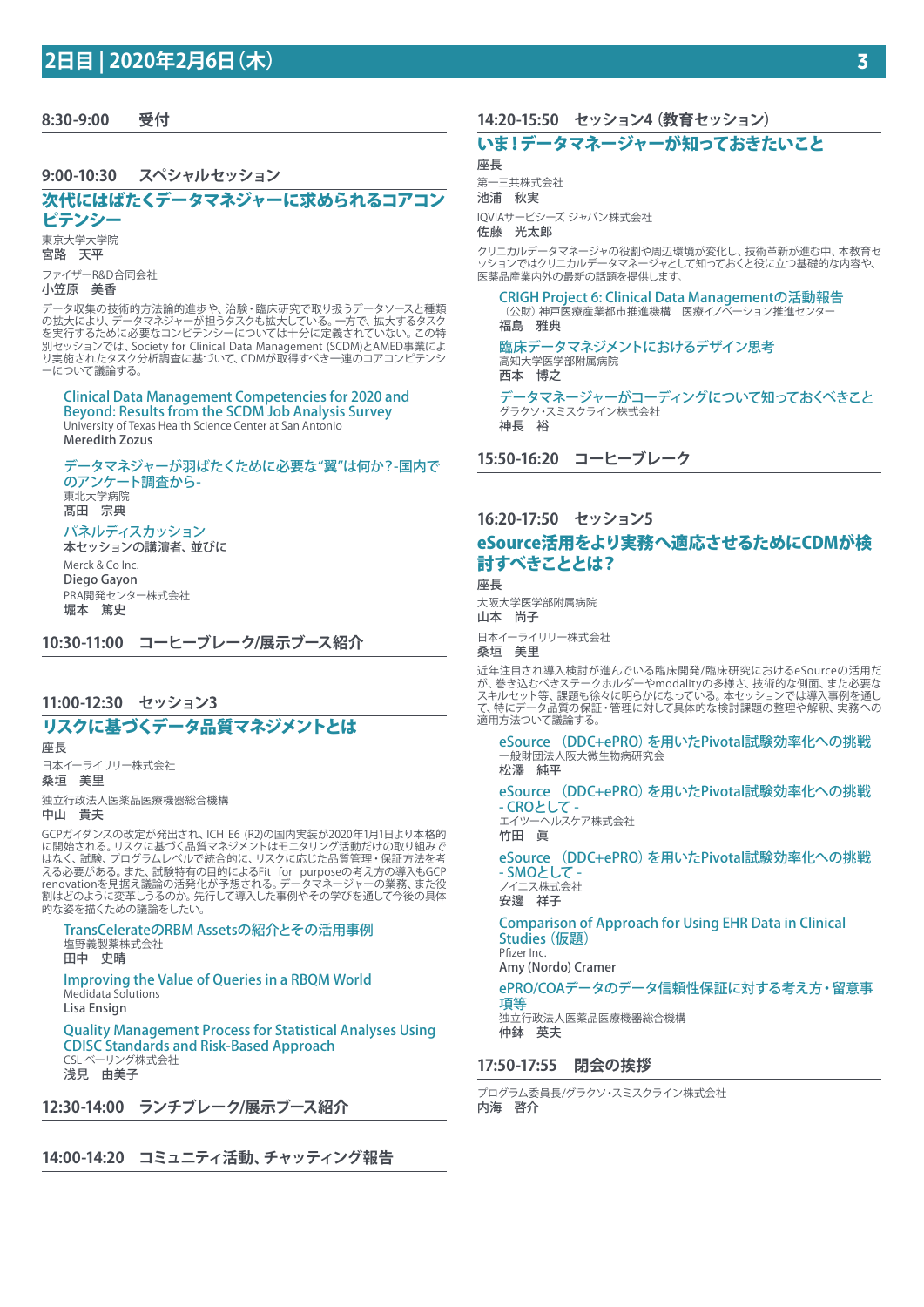

日本橋ライフサイエンスビルディング6F

**第23回DIAクリニカルデータマネジメント・ワークショップ** [カンファレンスID #20301]

## 2020年2月5日(水)-6日(木)| 東京大学伊藤国際学術センター 東京都文京区本郷 7-3-1

## **◆ 参加申込方法**

DIAウェブサイト(www.DIAglobal.org)よりお申し込み頂くか、この申込書に必要事項をご記入の上、FAXまたはメール添付Japan@DIAglobal.orgにてお申し込みください。 受理後、10営業日以内にEメールにて申込受領書を送付いたします。※チャッティング・セッションを予定しており、チャッティング・セッションへのご参加は別途お申し込みが 必要になります。会議参加申込者には11月中旬よりご案内申し上げます。、チ

会議参加申込書

#### **◆ 参加費用 (該当する**q**にチェックしてください)**

会員資格が失効している方および非会員の方は、会員登録(更新)することにより、会員価格にてご参加いただけます。会員資格はお支払いいただいてから翌年同月末まで 1年間有効です。DIA各種機関紙の入手、DIAウェブサイトの会員専用ページへのアクセス等、種々の特典も得られます。不明な点がございましたら、ディー・アイ・エー・ジャ パンまでお問い合わせください。

#### **①年会費**

現在会員でない方で、会員登録をされる場合は希望する年会費の欄に印を入れてください。

\*参加費の早期割引価格は現会員の方または会員登録と同時にお申し込みされる方のみに適用されます。会員 資格が失効している方および非会員の方は、ぜひこの機会にぜひご登録ください。

\*\*アカデミア会員資格にお申し込みの方は、本申込書をディー・アイ・エー・ジャパンまでFAXもしくはメールにてお送りください。

| Membership(有効期間:1年間)                                  | ¥17,500 (税抜)  | ¥19,250 (税込) |
|-------------------------------------------------------|---------------|--------------|
| 2-Year Membership (有効期間:2年間/10%割引)                    | ¥ 31,500 (税抜) | ¥34,650 (税込) |
| Academia Membership $* *$<br>(対象:大学関係・医療従事者、有効期間:1年間) | ¥12,000 (税抜)  | ¥13,200 (税込) |

②参加費

所属カテゴリーと会員資格の有無により異なりますので、該当欄に印を入れてください。

|   | 一般          | 早期割引:2020年1月22日までのお申込み | □ | ¥42,000 (税抜)  | ¥46,200 (税込)  |
|---|-------------|------------------------|---|---------------|---------------|
|   |             | 2020年1月23日以降のお申込み      | ❏ | ¥48,000 (税抜)  | ¥52,800 (税込)  |
| 会 | 政府関係        | 早期割引:2020年1月22日までのお申込み | ⊔ | ¥ 22,500 (税抜) | ¥ 24,750 (税込) |
| 員 | 非営利団体       | 2020年1月23日以降のお申込み      | ❏ | ¥ 25,000 (税抜) | ¥27,500 (税込)  |
|   | 大学関係        | 早期割引:2020年1月22日までのお申込み | ⊔ | ¥17,000 (税抜)  | ¥18,700 (税込)  |
|   | 医療従事者       | 2020年1月23日以降のお申込み      | ❏ | ¥19,000 (税抜)  | ¥ 20,900 (税込) |
| 非 | 一般          |                        |   | ¥65,500 (税抜)  | ¥72,050 (税込)  |
| 会 | 政府関係/非営利団体  |                        | ❏ | ¥42,500 (税抜)  | ¥46,750 (税込)  |
| 員 | 大学関係/医療従事者  |                        | ❏ | ¥31,000 (税抜)  | ¥34,100 (税込)  |
|   | ③会計全額(①+②), |                        |   | 合計            | 円             |

|           | DIA Japan 使用欄 |  |  |  |  |  |
|-----------|---------------|--|--|--|--|--|
| Date      |               |  |  |  |  |  |
| No.       |               |  |  |  |  |  |
| 受領書<br>送付 |               |  |  |  |  |  |
| Invoice   |               |  |  |  |  |  |
| 入金        |               |  |  |  |  |  |

)合計金額(①+②)

#### **◆ お支払方法**

ご希望の支払方法にチェックを入れてください。

□ 銀行振込 請求書を送付しますので、その案内に従って振り込み手続きを行ってください。

|  |  | □ クレジットカード (使用可能クレジットカード(いずれか1つにチェック) □ VISA □ MasterCard □ JCB |  |  |  |
|--|--|-----------------------------------------------------------------|--|--|--|
|--|--|-----------------------------------------------------------------|--|--|--|

| カード有効期限(mm/yy) | ・台一 |  |
|----------------|-----|--|
|----------------|-----|--|

ご入金の際は、ご依頼人の欄に必ず参加者名または請求書番号を記載してください。同一会社で複数名の参加費を同時に振り込まれる場合は、書面 にて参加者名と振込日をディー・アイ・エー・ジャパンまでお知らせください。振込に関する手数料は、振込人負担でお願いいたします。

#### アルファベット(英語)でご記入ください

| Last Name (姓) 口 Dr. 口 Mr. 口 Ms. |  | First name (名) | Company           |            |            |  |
|---------------------------------|--|----------------|-------------------|------------|------------|--|
|                                 |  |                |                   |            |            |  |
| Job Title                       |  |                | Department        |            |            |  |
| <b>Address</b>                  |  | City           | State             | Zip/Postal | Country    |  |
| Email (必須)                      |  |                | Phone Number (必須) |            | Fax Number |  |

\* 参加のキャンセルは、お申し込み受理後、**2020年1月30日まで**は手数料として一般会員・非会員とも20,000円、政府/大学関係者については会員・非会員とも10,000円を申し受けま す。それ以降のキャンセルについては参加費全額を申し受けますのでご注意ください。**同一会社からの参加変更は可能ですが、その際はお早めにディー・アイ・エー・ジャパンまでお 知らせください(会員資格の譲渡はできませんので、非会員としての参加費を申し受ける場合があります。)**参加をキャンセルされる際には、**必ず書面にて**ディー・アイ・エー・ジャパン までご連絡願います。会場は変更される場合がありますので予めご了承ください。

\* DIA主催の会議には、必ず登録者ご本人にご参加いただくよう、お願いしております。ネームバッジの貸し借りはご遠慮ください。必要に応じて、会場にてスタッフが本人確認をさせ ていただく場合がございます。

\* 本会議では、DIAの宣伝活動に使用する目的で、開催期間中に参加者を含む会場内の映像・写真を撮影することがあります。本会議の参加者は、DIAが記録した映像・写真等につ いて、DIAの宣伝資料、出版物及びインターネット等への掲載その他一切の利用に係る権利(肖像権、パブリシティ権等を含みます)はDIAに帰属することを認め、DIAが無償で任意 に利用できることを許諾するものとします。

【DIAが取り扱う個人情報について】 お申し込みいただいた個人情報はDIAからの会議案内送付等の目的に使用させていただきます。また当日は、ご参加いただく皆様の会社名また は組織名とご氏名を記載したリストを参加者・講演者・関係者(プログラム委員)に限り配布する場合があります。本申込書の提出をもって以上の個人情報のお取扱いご同意いただ いたものと解釈いたしますが、ご同意いただけない場合はDIA Japanまでご連絡ください。